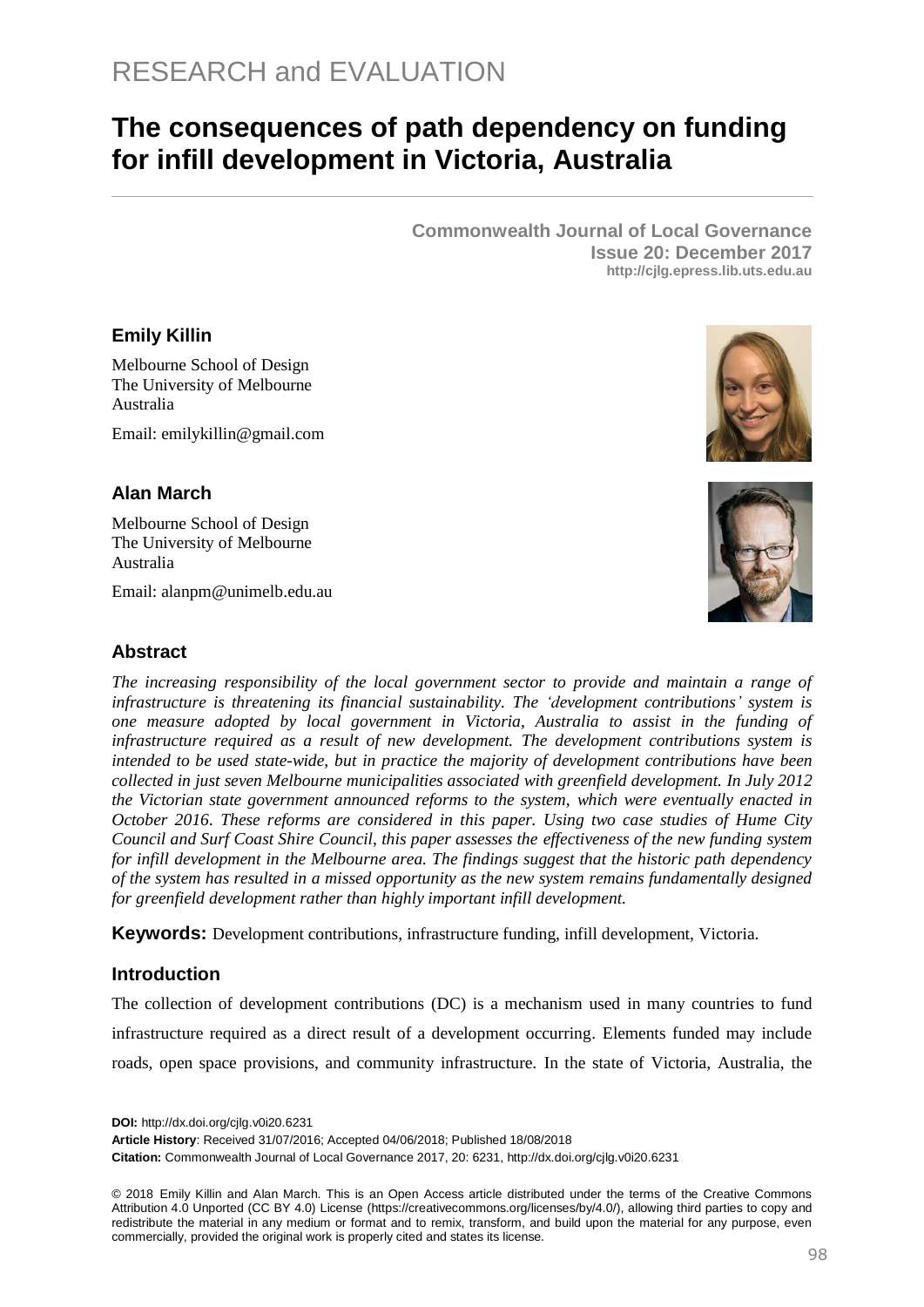-

system is referred to as the 'DC system', but other terms used include development levies, planning gains, planning obligations, extractions and impact feel. DC systems transfer part of the cost of infrastructure from the public to the private sector, and are used comprehensively in Australia, the United States and the United Kingdom (Cox [1991\)](#page-15-0). DC systems are essentially:

*A monetary contribution, or a contribution in kind through undertaking works, to the public sector by an individual involved in the land development conversion process. Such contributions are for the purpose of funding infrastructure, the need for which has arisen as a direct result of development taking place. Infrastructure refers to all physical services required to create a workable community with an acceptable standard of health, safety and amenity for all residents* (SDCAC 2012, p. 13).

In Australia, the DC system was first introduced after the Second World War to fund infrastructure required to accompany the country's housing construction boom [\(Neutze](#page-16-0) 1995). A form of the system has been used in Victoria ever since, but has undergone a number of changes. In 1990 a landmark legal case known as the 'Eddie Barron decision' established the need for a clear set of principles for the DC system in Victoria. Prior to the Eddie Barron decision there was no specific statutory framework, and the DC system was generally imposed under planning permit conditions. The Eddie Barron case prompted change to the system's legislative framework, and in 1995 the DC system was legislated under the Victorian Planning and Environment Act 1987. The fundamentals of the changes made in 1995 are still used to collect DC in Victoria today (SDCAC 2012).

A comprehensive reform of Victoria's DC system was announced in 2011 in the document *A New Victorian Local Government Contributions System – A preferred way forward* (Victoria Department of Planning and Community Development 2012). In September 2012 the Minister for Planning appointed the Victorian Standard Development Contributions Advisory Committee (SDCAC) to review and report on the DC system. This led to an initial report prepared by the SDCAC in 2012 titled *Report 1 – Setting the Framework*. This committee's work eventually led to the passage of the Planning and Environment Amendment (Infrastructure Contributions) Bill 2015, which resulted in the new Infrastructure Contributions Plan (ICP)<sup>1</sup> system for metropolitan greenfield growth areas in October 2016. The ICP system is yet to be available for regional growth areas and infill locations in the form of strategic development areas. In February 2018, the Planning and Environment Amendment (Public Land Contributions) Act 2018 received Royal Assent but is not yet in effect. This Act is a further reform and introduces a change to how land for public purpose is provided.

For the purpose of this paper the system outlined in *Report 1 – Setting the Framework* will be considered as the new DC system as this report broadly outlines the fundamentals of how the system has changed.

<sup>&</sup>lt;sup>1</sup> The Infrastructure Contributions Plan (ICP) replaced the term Development Contributions Plan (DCP) via the Planning and Environment Amendment (Infrastructure Contributions) Bill 2015.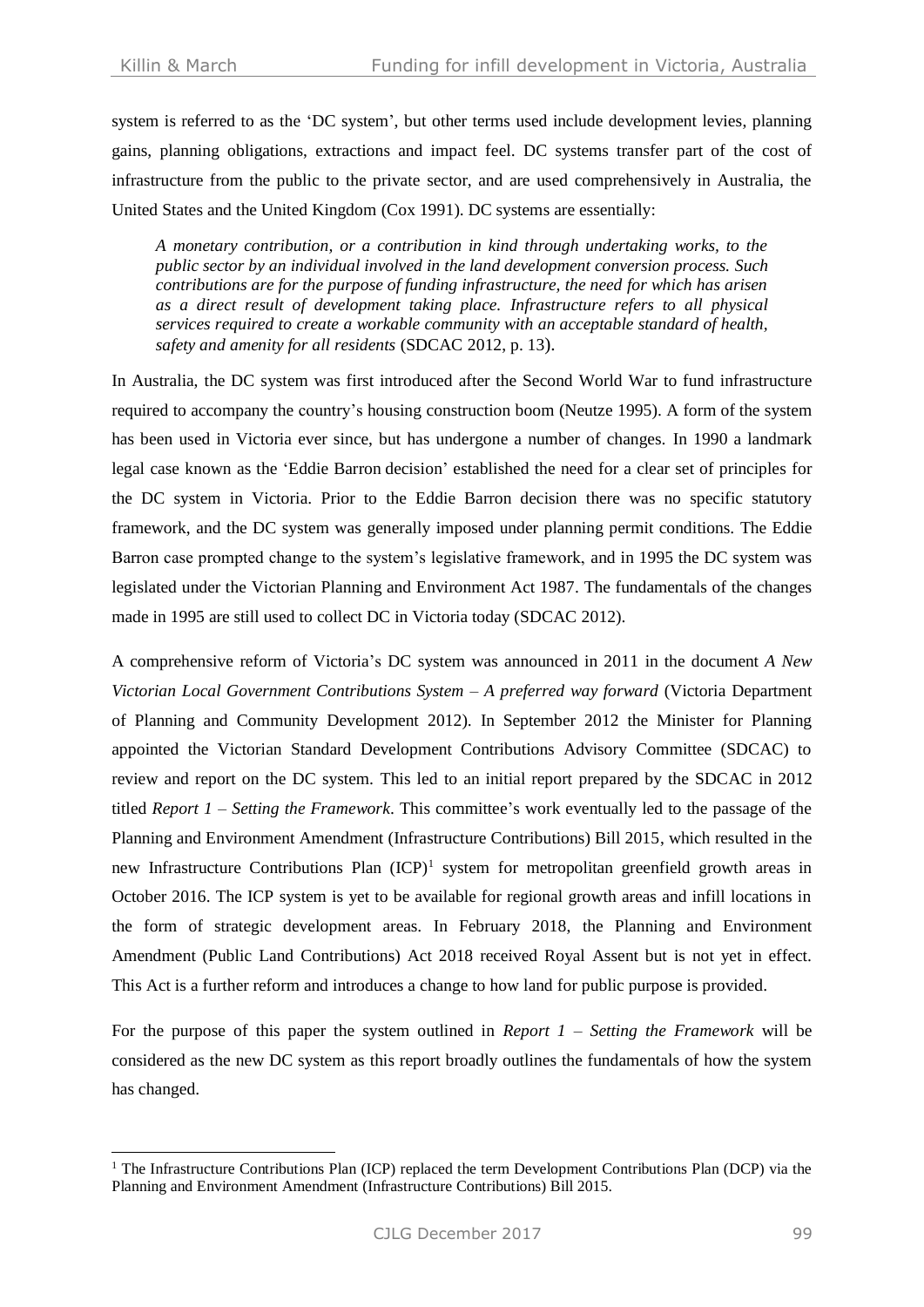## **Methodology**

The paper's methodology consists of qualitative research in the form of document analysis and three semi-structured interviews. Two illustrative case studies, Hume City Council (HCC) and Surf Coast Shire Council (SCSC) were also examined.

A case study approach was chosen in this paper because case studies provide an authentic snapshot of current activity and behaviour. As Yin notes, within case studies *"contemporary events are being examined and the relevant behaviors cannot be manipulated"* [\(2014,](#page-16-1) p. 12). The essence of a case study is that it tries to illuminate a decision or set of decisions: why they were taken, how they were implemented, and with what result (Schramm and [Stanford University](#page-16-2) 1971).

HCC was chosen as it only collected DC in a greenfield development setting, although it has areas undergoing urban renewal. SCSC was chosen as it collected DC in both greenfield and infill development settings.

Each case study analysed specific propositions, namely:

- In the case of SCSC, the components of the DC system which the council was able to use for infill development were sourced from the Torquay Jan Juc Development Contributions Plan (DCP) [\(SGS Economics and Planning 2011\)](#page-16-3). The Torquay Jan Juc DCP was chosen because this document is specific to SCSC and details the infill infrastructure items implemented using the old DC system, enabling them to be analysed against the new DC system.
- In the case of HCC, the components of the DC system that inhibited its use for infill development were sourced from the barriers identified in *Report 1 – Setting the Framework* released in 2012 [\(SDCAC 2012\)](#page-16-4); these were compared against the new DC system to understand if these barriers had been resolved.

Semi-structured interviews were conducted with employees from HCC and SCSC to further explore the findings from the case study analysis. One staff member from the strategic planning department at HCC, the Coordinator of Growth Area Planning (CGAP); and two SCSC staff, the Acting Manager of Strategic Planning (AMSP) and the Acting Coordinator of Strategic Planning (ACSP) were interviewed.

When *Report 1 – Setting the Framework* was released for public comment a total of 69 document submissions were received by the SDCAC, including submissions from councils, industry bodies and developers. The research analysed the submissions received in response to *Report 1 – Setting the Framework* to understand whether the reasons stated by SDCAC (2012) as to why the old DC system had not been utilised for infill development had been resolved by the new system.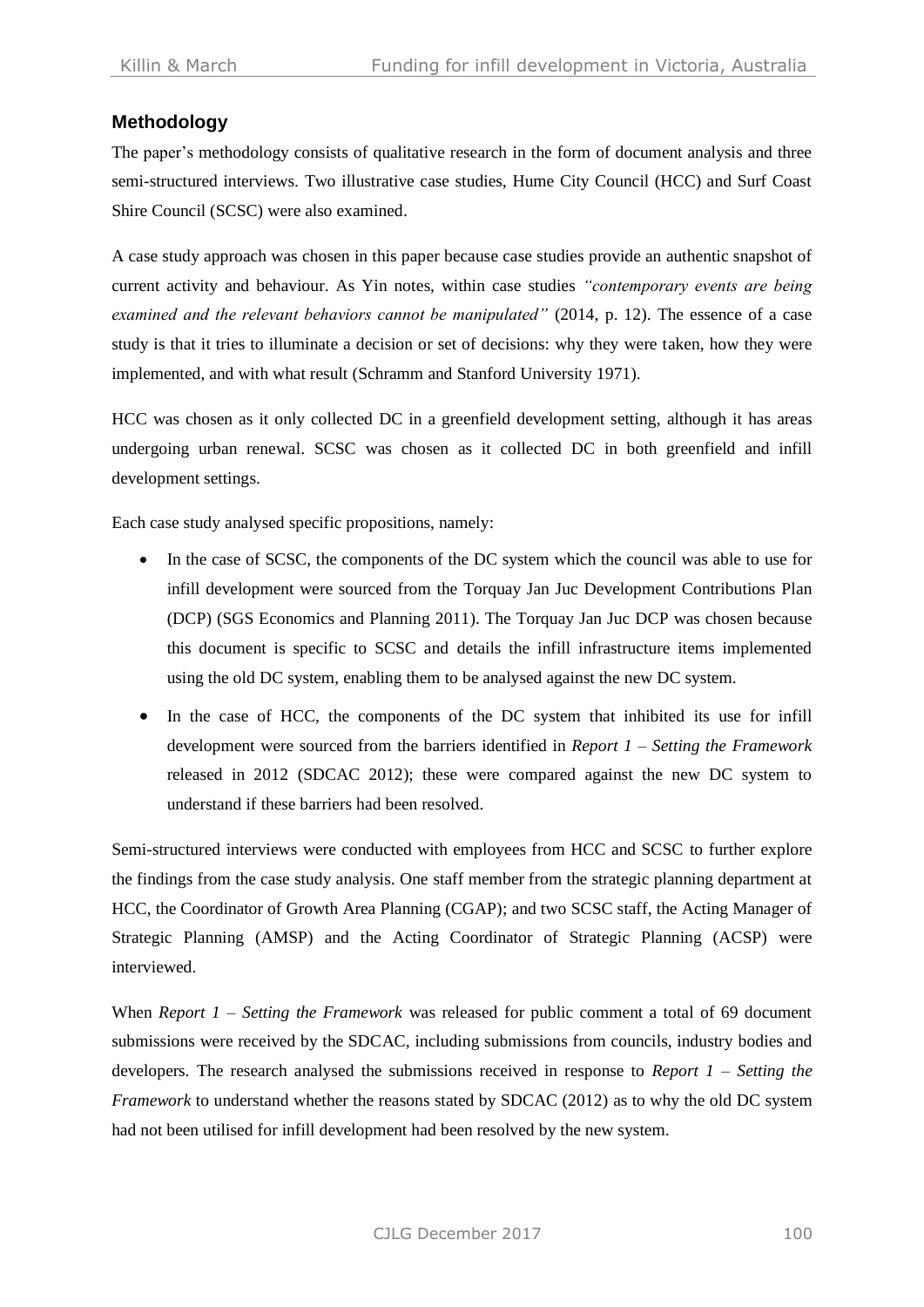$\overline{a}$ 

### **Background to Victoria's DC system**

#### *Development contributions as a funding mechanism*

Infrastructure provision is generally understood to be extremely beneficial for a community (Beresford-Wylie et al. 2006). Transport infrastructure is required to allow citizens to access employment and facilities, deliver goods, and promote general health and well-being. A comprehensive provision of local infrastructure can make a location more sought after, enhancing land values [\(Gibbins](#page-15-1) 1990). Infrastructure is also required to meet community and social needs – one of Newman and Thornley's (1996) three functions of urban planning – the others being contribution to economic efficiency and protecting the environment.

Infrastructure provision is essential for a community to function, but its delivery is expensive and the best method of funding it is often debated. The planning historian and commentator Peter Hall argued that forward thinking and early investment in infrastructure is essential (Hall 2002). However, in Australia federal and state governments are often criticised for having a narrow economic focus and lack of long-term vision. The political drivers behind federal and state government decision-making often result in funding of large-scale infrastructure projects which are in the interests of a particular voter bloc, rather than the community as a whole. Smaller-scale infrastructure provision is of low priority to federal and state governments and has been passed on to local governments, often with little consideration as to the source of funding [\(Dollery et al.](#page-15-2) 2013).

This transfer of responsibility from higher to local governments is a relatively recent phenomenon. It can be observed that local government in Australia has moved away from the traditional definition of being responsible for 'roads', 'rates', and 'rubbish' and is taking on wider responsibilities [\(Dollery et](#page-15-2)  al. [2013\)](#page-15-2). This includes local government being involved in land use planning, engineering, community well-being, heritage conservation, tourism, economic development and building and property management [\(Beresford-Wylie et al. 2006\)](#page-15-3). However, these additional responsibilities have come with limited or no financial assistance or consideration [\(Dollery and](#page-15-4) Crase 2006; [Koutifaris and](#page-16-5)  [Mangioni](#page-16-5) 2012), resulting in increased financial pressures and a steady deterioration in the financial sustainability of the Australian local government sector [\(Dollery et al.](#page-15-2) 2013; [Lopez et al.](#page-16-6) 2008; [McNeill and Dollery](#page-16-7) 2000; [Dollery and](#page-15-5) Mounter 2010). One of the most costly responsibilities is keeping up with the provision and maintenance of local infrastructure [\(Byrnes et al.](#page-15-6) 2008; [Koutifaris](#page-16-5)  [and Mangioni](#page-16-5) 2012).

The problems of financial sustainability within Australia's local government sector were highlighted in a report by PriceWaterhouseCoopers (PWC) entitled *National Financial Sustainability Study of Local Government* [\(PWC](#page-16-8) 2006). <sup>2</sup> The report suggests that across Australia, between 25% and 40% of

<sup>&</sup>lt;sup>2</sup> A more recent robust empirical analysis of the financial sustainability of all Australian local governments does not exist; however, as identified by the more recent examples, this trend has continued.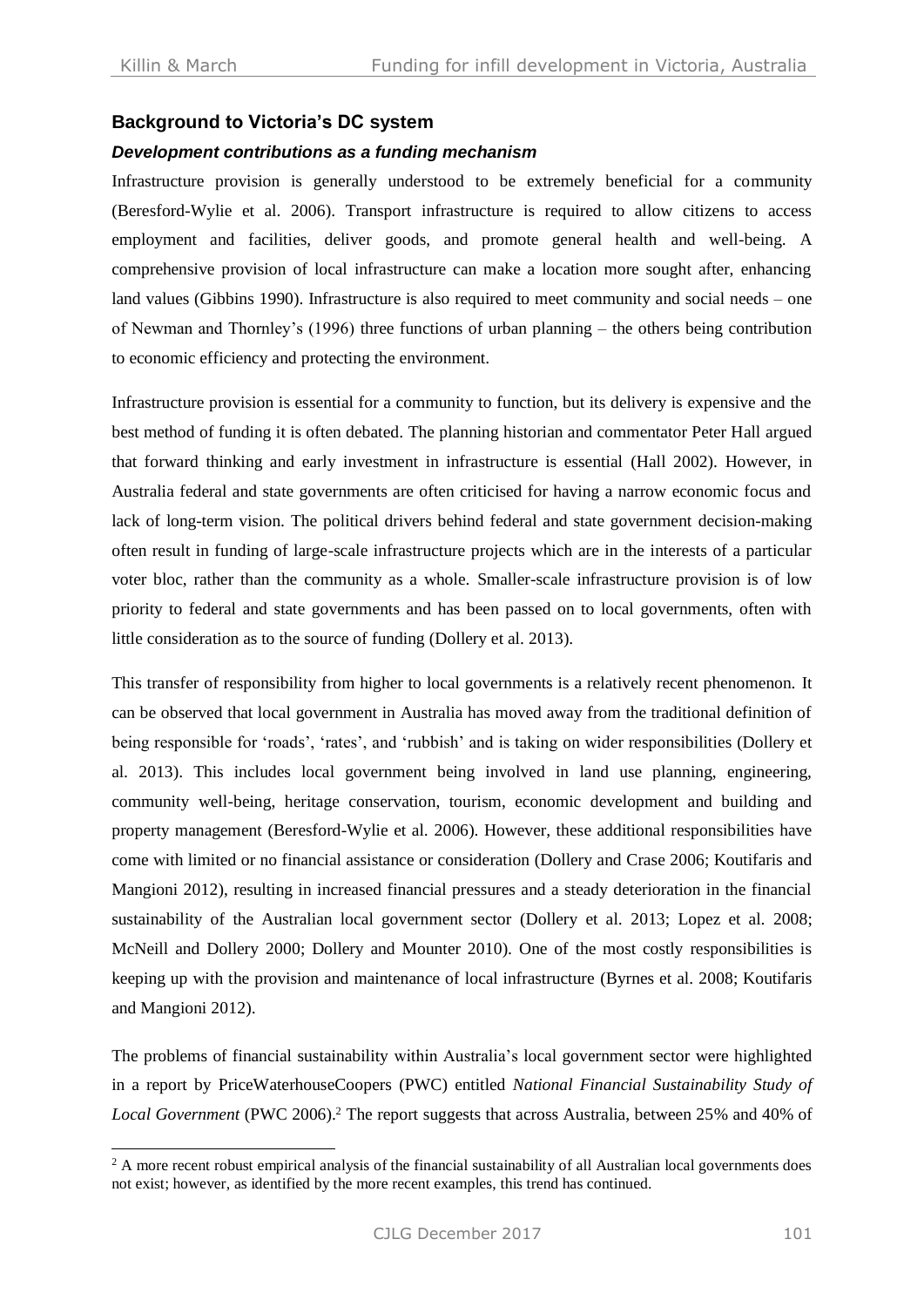councils are financially unsustainable (p. 113). In Victoria specifically, according to this report AU\$203 million per annum is required for the local government sector to resolve its infrastructure backlog. This equates to a funding gap of AU\$2.6 million per Victorian council per annum (p. 113). In the 2016–17 audit of local government, the Victorian Auditor-General's Office (VAGO)<sup>3</sup> concluded there was a declining trend in the financial sustainability of local governments when considering their responsibility to renew and maintain infrastructure assets (VAGO 2017). In New South Wales the situation is similar, with an independent review panel concluding the financial sustainability of councils has declined, with a significant number near crisis point (New South Wales Government 2013).

It would seem, therefore, that the current financial structure of local government is unsustainable. The increased scale and scope of local government spending and the decline in federal and state revenue streams is the principal factor behind this declining financial sustainability (Drew and Ryan, 2016). Therefore, the local government sector is increasingly required to pursue alternative funding mechanisms. Ratepayers generally resist the introduction of new taxes to fund infrastructure, especially if they foresee no benefit to themselves. Local governments are thus reliant on federal or state government grants, or revenue arising from prescriptive legislation. One example of such legislation is the DC system [\(Koutifaris and Mangioni](#page-16-5) 2012).

In Victoria, the Planning and Environment Act 1987 establishes the mechanism of collecting DC through the planning system. The new DC system introduces an Infrastructure Contributions Plan (ICP) (previously a Development Contributions Plan) as the document that outlines the infrastructure to be provided and the levies to be paid by individual developers as part of the land development process. The new DC system introduces a standard levy for specific infrastructure categories as the default in three development settings: growth areas, urban areas and strategic development areas. The standard levy will be applied per net developable hectare for growth areas or per dwelling for urban areas and strategic development sites. There is also an opportunity to apply a tailored levy which allows local governments to collect levies above those of the standard levy, if strategically justified.

#### *The benefits of infill development*

 $\overline{a}$ 

Under the old system, only 10% of the overall use of the DC system occurred in established settlement areas, which are those typically associated with infill development (SDCAC 2012). Yet infill development is an important principle outlined in the strategic planning document for Melbourne: *Plan Melbourne (2017–2050)* (Department of Environment, Land, Water and Planning 2017). This plan suggests that increasing densities around Melbourne's existing activity centres and public transport nodes is an important action to manage Melbourne's growth. Therefore, having a DC

<sup>&</sup>lt;sup>3</sup> The Victorian Auditor-General's Office (VAGO) plays a role in promoting confidence in the public sector by conducting audits to ensure public sector entities are transparent.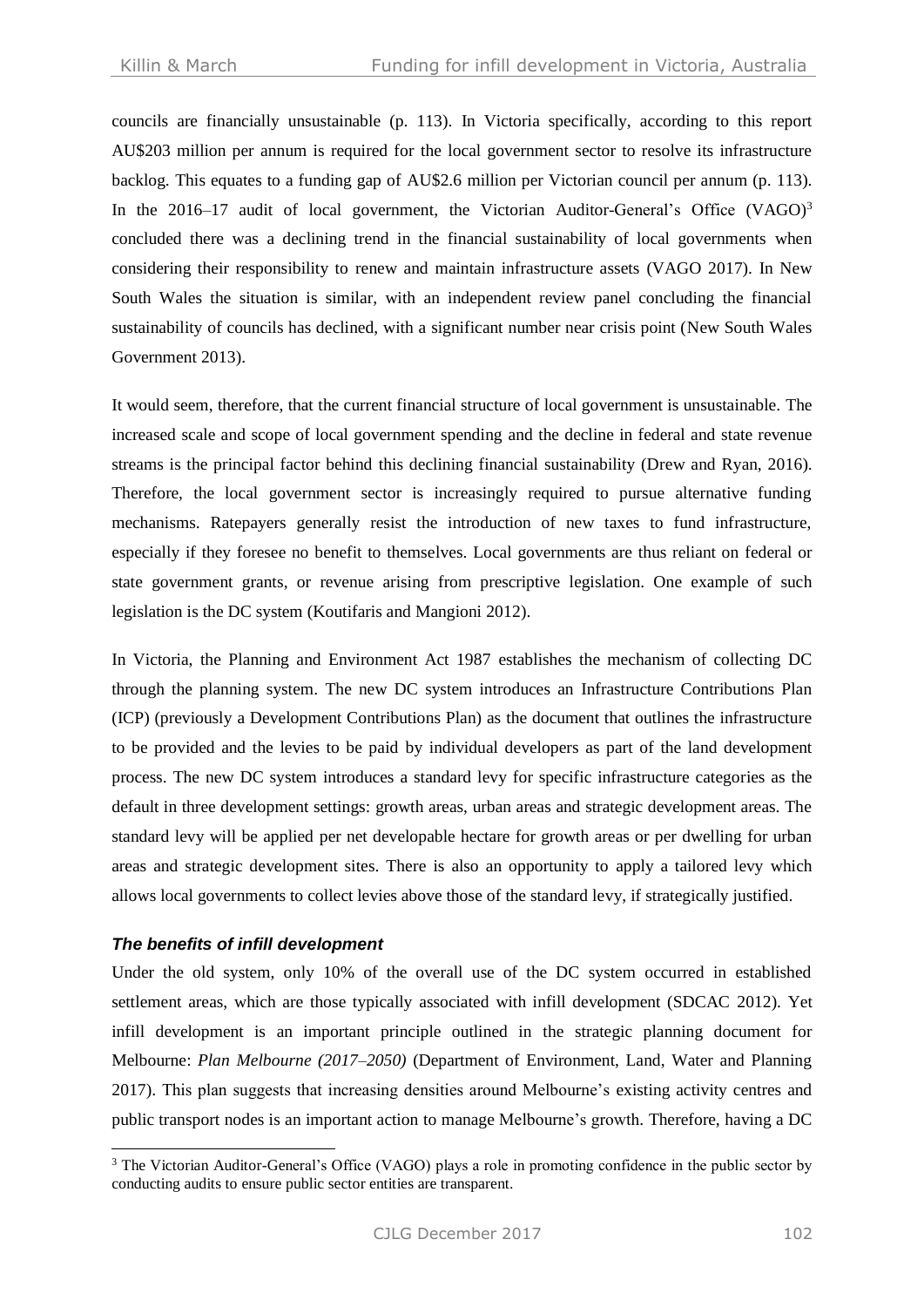system primed to fund infrastructure associated with infill development is both important and relevant.

Not only is there a push from the Victorian government for a greater focus on infill development, but there are a variety of benefits attributed to this development style in the literature, including benefits associated with 'greyfields'. For example, Newton (2010) argues that for cities to be more sustainable there needs to be a shift from urban sprawl to a greater focus on 'greyfield' development. Greyfields is a term describing:

*the ageing, occupied residential tracts of suburbs which are physically, technologically and environmentally obsolescent and which represent economically outdated, failing or under-capitalized real estate assets. They usually occur in a 5–25km radius of the center of a city and are service, transport, amenity and employment rich compared to the outer and peri-urban suburbs* [\(Newton](#page-16-9) 2010, p. 81).

The regeneration of greyfields has a range of benefits such as the generation of jobs, improvements to housing, neighborhood renewal, and environmental benefits [\(Tyler et al.](#page-16-10) 2013).

Greyfield development is beneficial as new residents can utilise existing infrastructure and services. However, increasing the population in these areas is likely to place strain on existing infrastructure. Capturing DCs associated with greyfield development would be beneficial, to provide funds to renew and update infrastructure to accommodate the growing population.

An alternative for accommodating Victoria's growth is urban sprawl; however, there are many negatives to urban sprawl discussed in the literature. Brueckner and Largey (2008) suggest lowdensity urban sprawl reduces social capital and therefore social interaction. Guettabi and Munasib (2014) make a connection between urban sprawl and a high body mass index in children. Pereira et al. (2014) suggest urban sprawl is negative when considering the environment, social factors, and economic factors: and specifically its effects on energy and water consumption, air and water pollution, human health problems, and soil and land consumption and degradation.

According to Newton and Glackin (2014), government policies are lacking to encourage infill development in Australian cities. Having an effective DC system to fund infrastructure associated with infill development could encourage a shift away from urban sprawl to renewing under-utilised existing suburbs.

#### **How the Victoria DC system works**

The DC system in Victoria is intended to be used state-wide, but to date approximately 90% of DCs have been collected in the seven Growth Area municipalities associated with greenfield development (SDCAC 2012).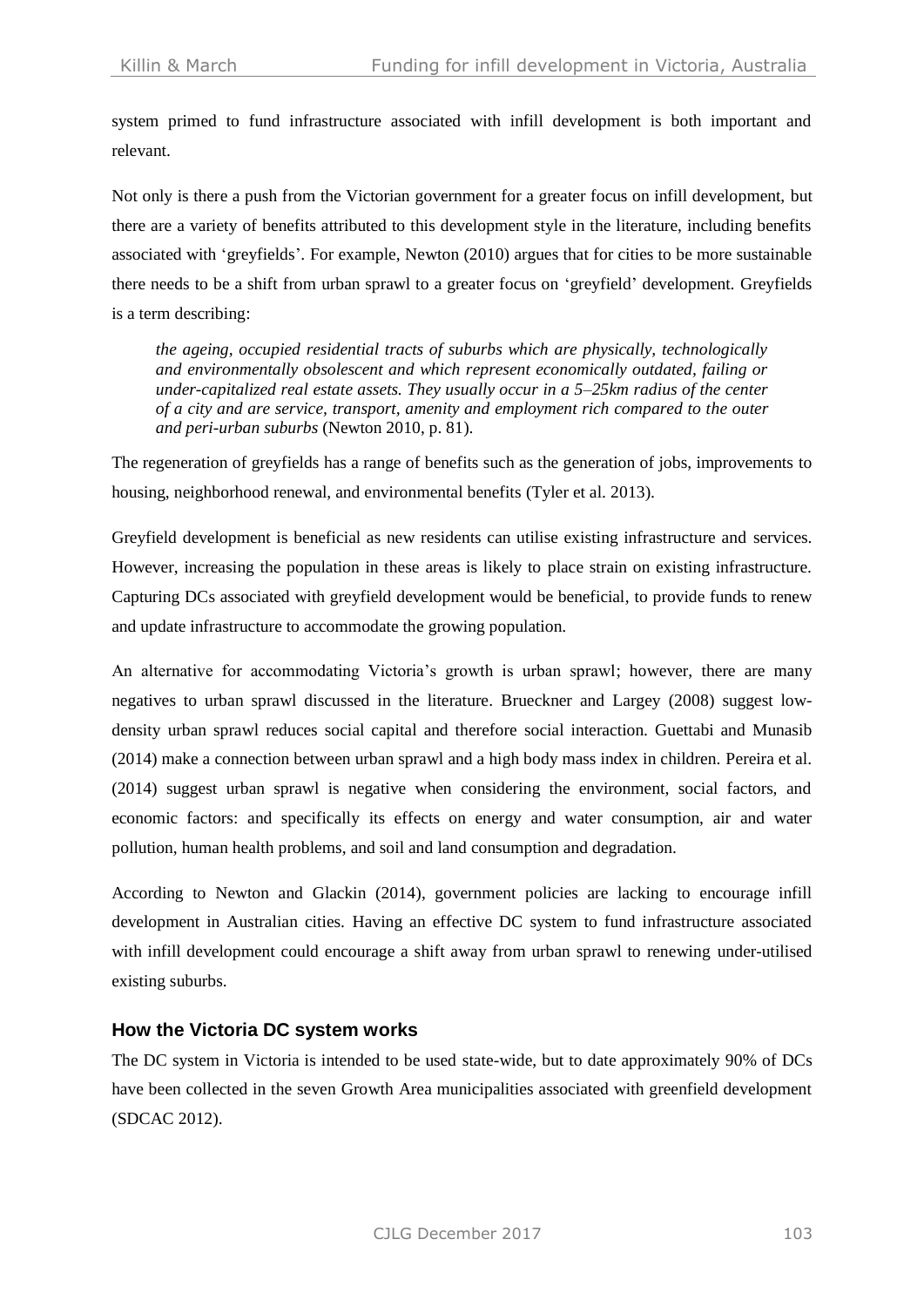The theory of path dependency can be used to explain the limited use of the DC system in Victoria. This theory is defined by Bergek and Onufrey (2013, p. 1263) as *"an accumulation of competences and activities into a persistent and stable pattern, driven by self-reinforcing processes that, in the absence of external shocks lead to an irreversible state of inflexibility"*. It can be applied to the use of the DC system in Victoria, because analysis indicates that DC funding principles generated by a famous legal case in 1990, the 'Eddie Barron' case, have governed the system ever since.

The Eddie Barron case – a dispute regarding a greenfield development – resulted in principles of 'need', 'nexus', 'equity' and 'accountability' being introduced to form the basis of the DC system in Victoria. These principles are defined by the Department of Transport Planning and Local Infrastructure (2007, pp. 12–13) as follows:

- Need Infrastructure projects can be funded by DCs if they will be used by a future community. The need created by the development and the measures to satisfy the need must be adequately identified.
- Nexus New development should not be considered on an individual basis, but as part of the wider community that will use the infrastructure. This may include existing development.
- Equity The levy is calculated by sharing the cost of infrastructure amongst all likely users. This may include existing and future development.
- Accountability The levies collected must be used to provide infrastructure specified in the DCP.

The principles of need and nexus are easier to apply in greenfield development settings than established areas as it is easier to argue that all the proposed infrastructure is required as a result of the new community and there is not an existing community that is required to contribute.

Although the DC system has undergone several changes, these principles remain the key metrics of the system outlined in *Report 1 – Setting the Framework* (SDCAC 2012).

# **Study Findings**

The interviews confirmed that the theory of path dependency can usefully describe the formulation of the DC system in Victoria. For example, the Coordinator of Growth Area Planning at Hume City Council ('CGAP at HCC') stated:

*The history of development contributions is an important consideration to think about. Development contributions evolved out of the Eddie Barron case. That was for a greenfield development out near Pakenham; therefore the whole basis of our DC system has been derived out of precedent setting arrangements that stemmed from that case* (interview 15 July 2015).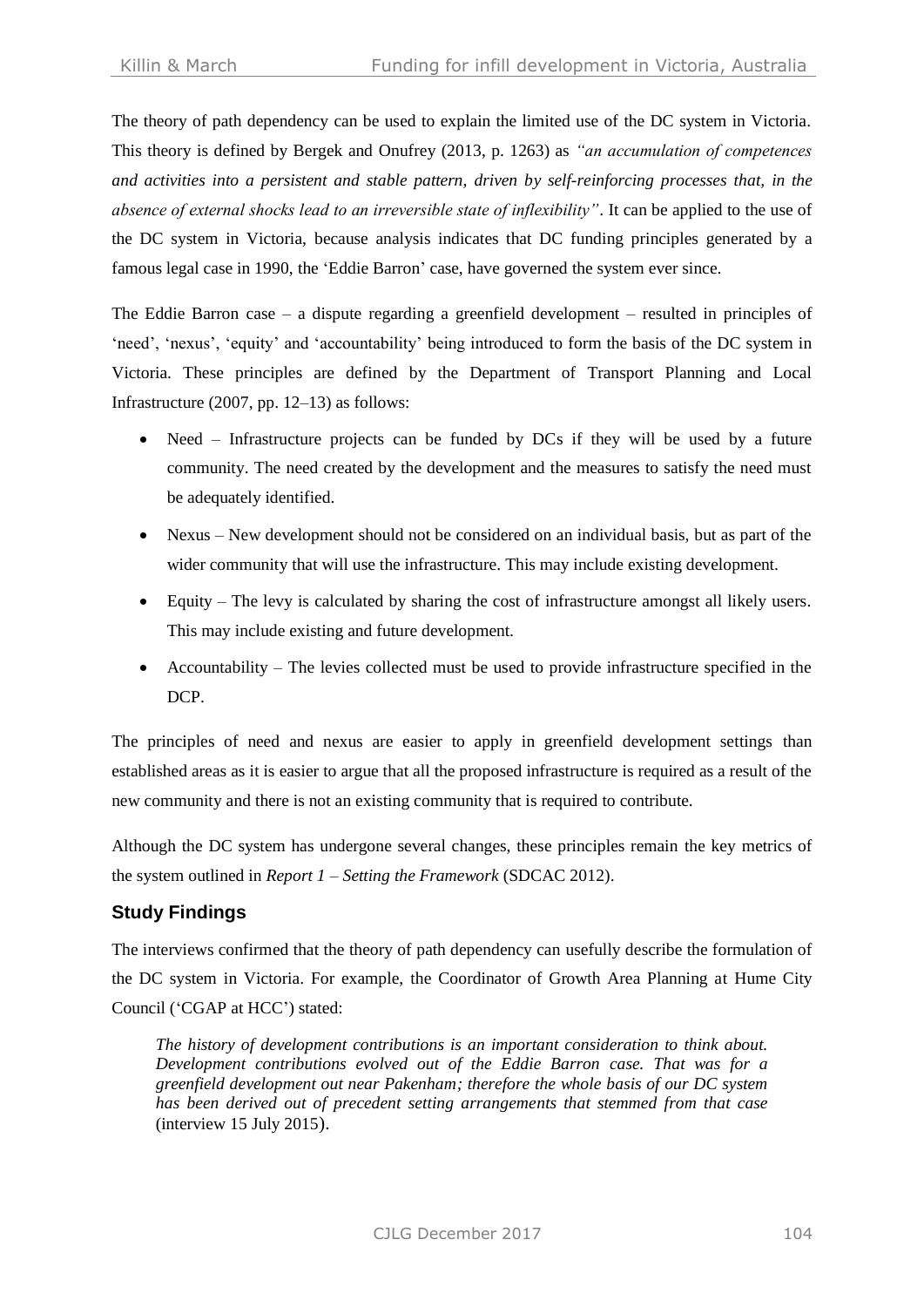In order for a DC system to be implemented, the four principles cited above must be addressed. However, since these principles evolved out of greenfield considerations, they are difficult to apply in an infill development setting. This point was also made by the CGAP at HCC:

*How appropriate is a system that has grown out of a greenfield site for infill development? We might not be looking at the right issues for an infill setting, if it's all fundamentally tied back to that case* (interview, 15 July 2015).

The CGAP at HCC suggested that the new DC system has been somewhat adapted to an infill development setting, to the extent that the principle of 'equity' has been made easier to address. However, the other three principles remain tailored for greenfield settings:

*There has been guidelines and small changes about how you make a better DC system but no one has really gone back to the fundamentals and suggested moving away from 'need', 'nexus', 'equity' and 'accountability'. Even the proposed changes have tried to maintain these principles as the foundation stone of the system, they've just tweaked certain elements on how you use it. For example, you still need to show 'need', 'nexus' and 'accountability'; they have just tweaked the 'equity' pillar a little bit. Therefore, it might be slightly easier to apply the proposed DC system to an infill development setting* (interview, 15 July 2015).

## **Factors inhibiting the use of the system for infill development**

The document analysis and the HCC case study analysis both considered the factors provided in *Report 1 – Setting the Framework* as to why the old DC system was not utilised in an infill development setting which are as follows:

- concern about demonstrating need and nexus
- concern about the need to specify infrastructure projects
- concern about unfunded liability
- concern about resources and expertise required to implement
- general view that the DCP system is not suited to infill
- concern about the effect on timing and rate of development
- lack of specific awareness of the incremental impact of infill development
- preference for more flexible 'Section 173 agreements'.

For the document analysis, submissions to the 2012 *Report 1 – Setting the Framework* were compared to the factors outlined above and summarised using two matrices. The two groups of submissions were analysed in matrices with one of the following responses recorded: Yes – the submission supports this factor; No – the submission does not support this factor; and, No mention – the submission does not mention this factor. The authors acknowledge that there are limitations to this approach, as the submitters were not specifically asked to consider the propositions identified in this paper prior to preparing their submission, and therefore they may have had opinions on propositions that were not captured.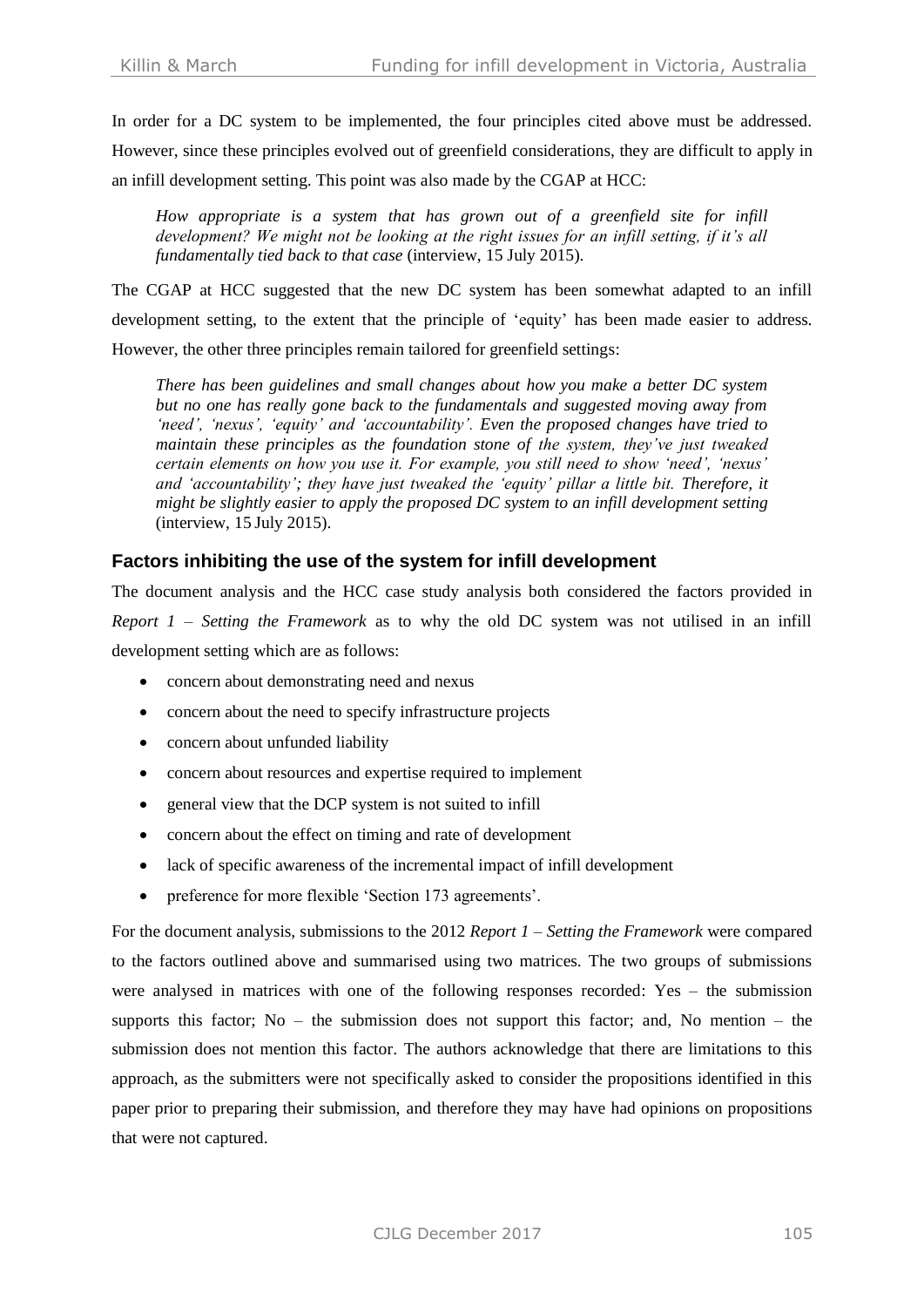Submissions in response to *Report 1 – Setting the Framework* (SDCAC 2012) were reviewed to understand whether the replacement system eliminated the barriers preventing utilisation for infill development. To reflect this paper's focus only submissions made by local government in established areas and growth areas were included in the matrix summary  $(N = 23)$ . Document submissions from rural councils were excluded as they operate in a different development setting. The first category of submissions ( $N = 16$ ) was from councils in established areas, whose only form of development occurs in an infill setting (see Table 1).

| <u>Facto I : Burnham ; of accument analysis financys for established area councilis</u><br><b>Proposition</b> |                                                                                                                                                                                                                                   | <b>Response</b><br>'Yes' | <b>Response</b><br>ʻNo' | <b>Response</b><br>'No mention' |
|---------------------------------------------------------------------------------------------------------------|-----------------------------------------------------------------------------------------------------------------------------------------------------------------------------------------------------------------------------------|--------------------------|-------------------------|---------------------------------|
| Support the need for a reformed DC system                                                                     |                                                                                                                                                                                                                                   | 16                       |                         |                                 |
| Propositions from Report 1 – Setting the Framework:                                                           |                                                                                                                                                                                                                                   |                          |                         |                                 |
| Concern about demonstrating 'need' and 'nexus'                                                                |                                                                                                                                                                                                                                   | 3                        | $\overline{4}$          | 9                               |
| Concern about the need to specify infrastructure projects                                                     |                                                                                                                                                                                                                                   | 0                        | 13                      | 3                               |
| Concern about unfunded liability                                                                              |                                                                                                                                                                                                                                   | 5                        | 8                       | 3                               |
| Concern about resources and expertise required to implement                                                   |                                                                                                                                                                                                                                   | 9                        | 6                       |                                 |
| Concern about the effect on timing and rate of development                                                    |                                                                                                                                                                                                                                   |                          |                         | 14                              |
| General view that the DCP system is not suited for infill                                                     |                                                                                                                                                                                                                                   |                          | $\mathcal{P}$           | 13                              |
| Preference for more flexible '173 agreements'                                                                 |                                                                                                                                                                                                                                   | 4                        |                         | 5                               |
| Total (Report 1 - Setting the Framework propositions)                                                         |                                                                                                                                                                                                                                   | 22                       | 41                      | 48                              |
| Other relevant comments                                                                                       | Nine out of 17 established area councils supported the introduction of a<br>tailored levy for strategic development areas. Ten out of the 17 submissions<br>stated that the new system was biased towards greenfield development. |                          |                         |                                 |

*Table 1: Summary of document analysis findings for established area councils*

The second category of submissions ( $N = 7$ ) was from growth area councils, whose main type of development is greenfield development. These submissions were analysed firstly to determine whether infill growth was considered; and then, if it was, against the barriers highlighted by the SDCAC (Table 2).

*Table 2: Summary of document analysis findings for growth area councils*

| <b>Proposition</b>                                          |                                                                                                                                                                                                                                                                                                    | <b>Response</b><br>'Yes' | <b>Response</b><br>ʻNo' | <b>Response</b><br>'No mention' |
|-------------------------------------------------------------|----------------------------------------------------------------------------------------------------------------------------------------------------------------------------------------------------------------------------------------------------------------------------------------------------|--------------------------|-------------------------|---------------------------------|
| Support the need for a reformed DC system                   |                                                                                                                                                                                                                                                                                                    |                          | O)                      | 0                               |
| Propositions from Report 1 – Setting the Framework:         |                                                                                                                                                                                                                                                                                                    |                          |                         |                                 |
| Concern about demonstrating 'need' and 'nexus'              |                                                                                                                                                                                                                                                                                                    |                          |                         | 5                               |
| Concern about the need to specify infrastructure projects   |                                                                                                                                                                                                                                                                                                    | 0                        | $\mathcal{P}$           | 5                               |
| Concern about unfunded liability                            |                                                                                                                                                                                                                                                                                                    | $\overline{2}$           | 0                       | 5                               |
| Concern about resources and expertise required to implement |                                                                                                                                                                                                                                                                                                    | 0                        |                         | 6                               |
| Concern about the effect on timing and rate of development  |                                                                                                                                                                                                                                                                                                    |                          | 0                       | 6                               |
| General view that the DCP system is not suited for infill   |                                                                                                                                                                                                                                                                                                    | 0                        |                         | 6                               |
| Preference for more flexible '173 agreements'               |                                                                                                                                                                                                                                                                                                    | 0                        | O                       | $\overline{7}$                  |
| Total (Report 1 – Setting the Framework propositions)       |                                                                                                                                                                                                                                                                                                    | 4                        | 5                       | 42                              |
| Other relevant comments                                     | Five out of seven of the growth area councils did not mention the standard<br>levy for urban areas in their submission. Their submissions were entirely<br>centred on greenfield growth. The exception to this was the submissions put<br>forward by the City of Casey and Cardinia Shire Council. |                          |                         |                                 |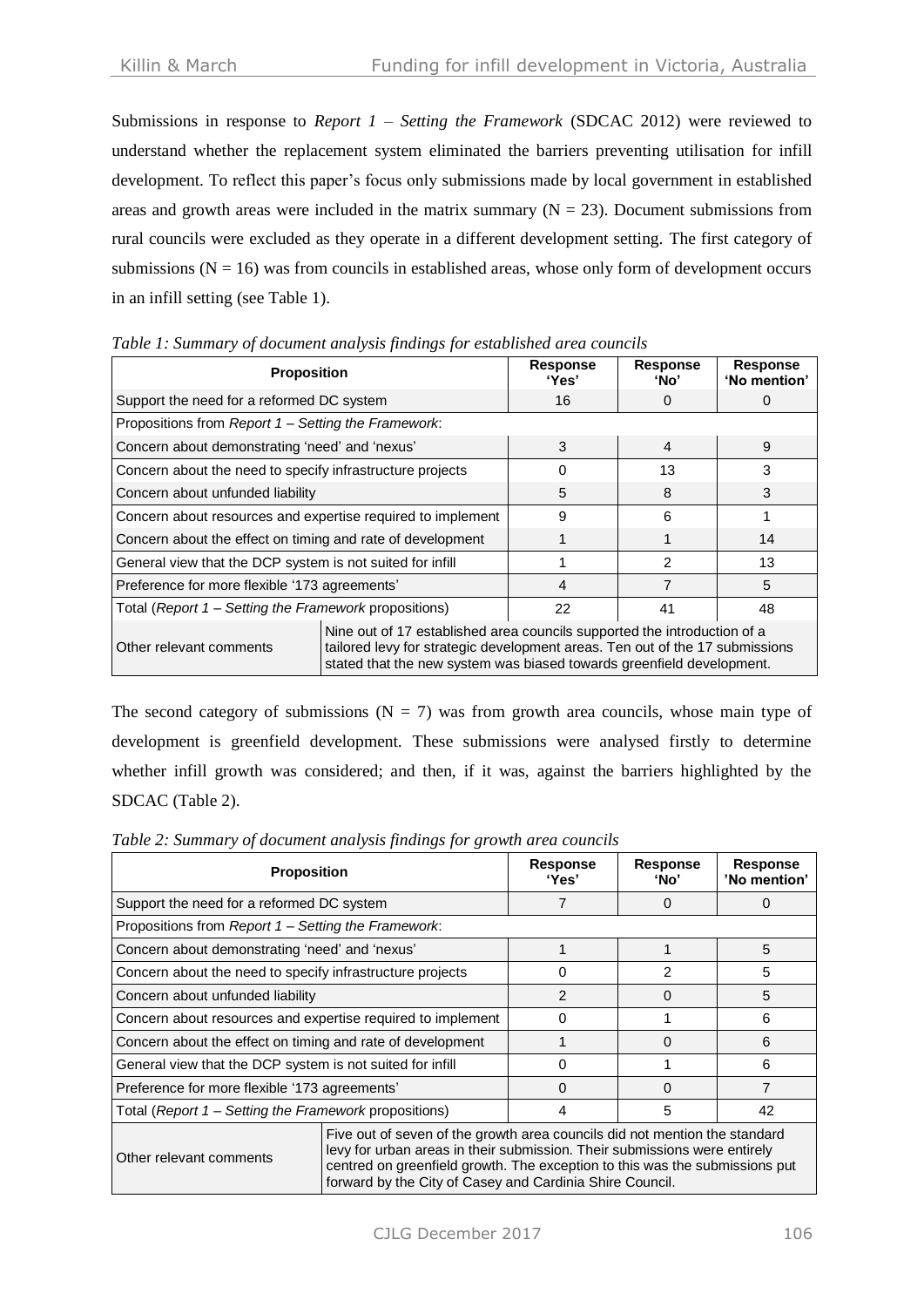-

The results in Table 1 and 2 show a large number of 'No Mention' responses, meaning the document analysis did not conclusively establish whether respondents believed the factors of concern would be addressed in the new system. However, Tables 1 and 2 still offer some useful insights into the effectiveness of the proposed DC system for infill development.

Nine out of 17 of the established area councils supported the introduction of a tailored levy for strategic redevelopment projects. However, ten out of the 17 submissions stated the new system was greenfield-development-focused, suggesting it might remain ineffective in infill development settings. Reasons for this view included:

- The proposed system did not consider upgrading existing infrastructure
- The levies were calculated per dwelling and should consider other users such as workers and visitors
- The tailored levy was only applicable to larger strategic development sites, and the new system did not offer flexibility for smaller strategic development sites
- The proposed 'allowable items'<sup>4</sup> list for urban areas was much less comprehensive than for growth areas
- The high cost of land acquisition had not been factored in to the levy for established areas.

Among the growth area councils, five out of seven did not consider the standard levy for urban areas in their submission, as the submission was entirely greenfield-development-focused – suggesting that using the new DC system for infill development is not a priority for growth area councils. The exceptions were the City of Casey and Cardinia Shire Council, which remarked that the proposed standard levy for urban areas was a positive attribute of the new DC system.

The factors outlined in *Report 1 – Setting the Framework* were also considered in the Hume City Council (HCC) case study analysis. HCC is a Growth Area council located on Melbourne's northern fringe and spans an area of 504 km<sup>2</sup>. In 2016 the population of the municipality was 203,553, and is expected to grow to 345,952 by 2036 (idcommunity 2017a). In the 2015/2016 financial year HCC received approximately AU\$22 million in DC levies. In 2017 there were seven DCPs approved in Hume.

The factors above were compared to the (then) existing and proposed DC systems. In the case of HCC, this analysis yielded an understanding of the features of the DC system which inhibit infill development and whether the new system would address these.

 $4$  The list of infrastructure that is able to be funded by the levy for each development setting (see SDCAC 2012).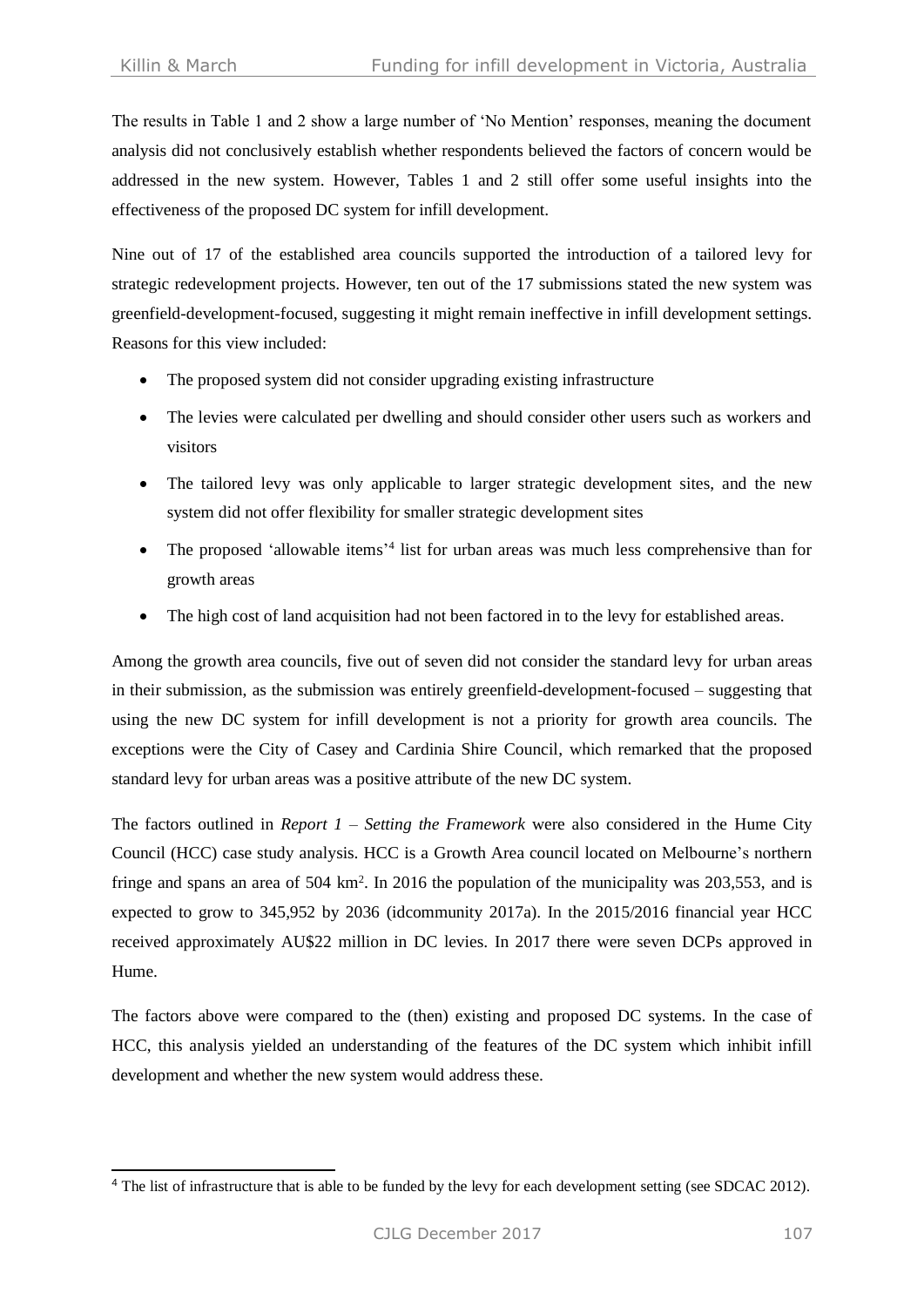The same propositions were used in both the HCC case study and the document analysis. As discussed, the document analysis examined the submissions made in response to *Report 1 – Setting the Framework*. As the purpose of these submissions was not specifically to address the issues raised by SDCAC in 2012, this was secondary data collection. However, the HCC case study examined the same factors, with more conclusive results, and overall suggests that the new DC system for infill development is likely to be ineffective. A summary of the findings from the HCC case study are shown in Table 3.

| <b>Proposition</b>                                                     | Would this issue be<br>resolved in the new system? |  |
|------------------------------------------------------------------------|----------------------------------------------------|--|
| Concern about demonstrating 'need' and 'nexus'                         | No                                                 |  |
| Concern about the need to specify infrastructure projects              | Partly                                             |  |
| Concern about unfunded liability                                       | No                                                 |  |
| Concern about resources and expertise required to implement            | Partly                                             |  |
| General view that the DCP system is not suited to infill               | Yes                                                |  |
| Concern about the effect on timing and rate of development             | Partly                                             |  |
| Lack of specific awareness of incremental impact of infill development | Not addressed by the new DC system                 |  |
| Preference for more flexible '173 agreements'                          | Not addressed by the new DC system                 |  |

#### *Table 3: Summary of findings from Hume City Council case study*

Table 3 shows that the view of HCC was that, out of the propositions that could be addressed by the new DC system, one would be completely addressed, three would be partly addressed and two would not be addressed. A further two factors were deemed to be outside the scope of the DC system. On balance, therefore, it seems unlikely that the problems inhibiting the use of the DC system for infill development will be adequately addressed by the new system.

In conclusion, these findings suggest that Victoria's DC system is indeed path-dependent, and support Newton and Glackin's (2014) finding that government policies fail to encourage infill development in Australian cities.

## **Benefits of the new system**

## *Benefits of the standard levy for Urban Areas*

There were however some positive findings from the research. The main change in the new DC system is the introduction of standard levies for different development settings, including urban areas. Having a standard levy obviates discussion surrounding levy pricing – an often challenging and confusing process in established areas. This component of the new DC system updates the principle of 'equity'. The standard levy will alleviate the need to attribute the cost of infrastructure on a 'use' basis.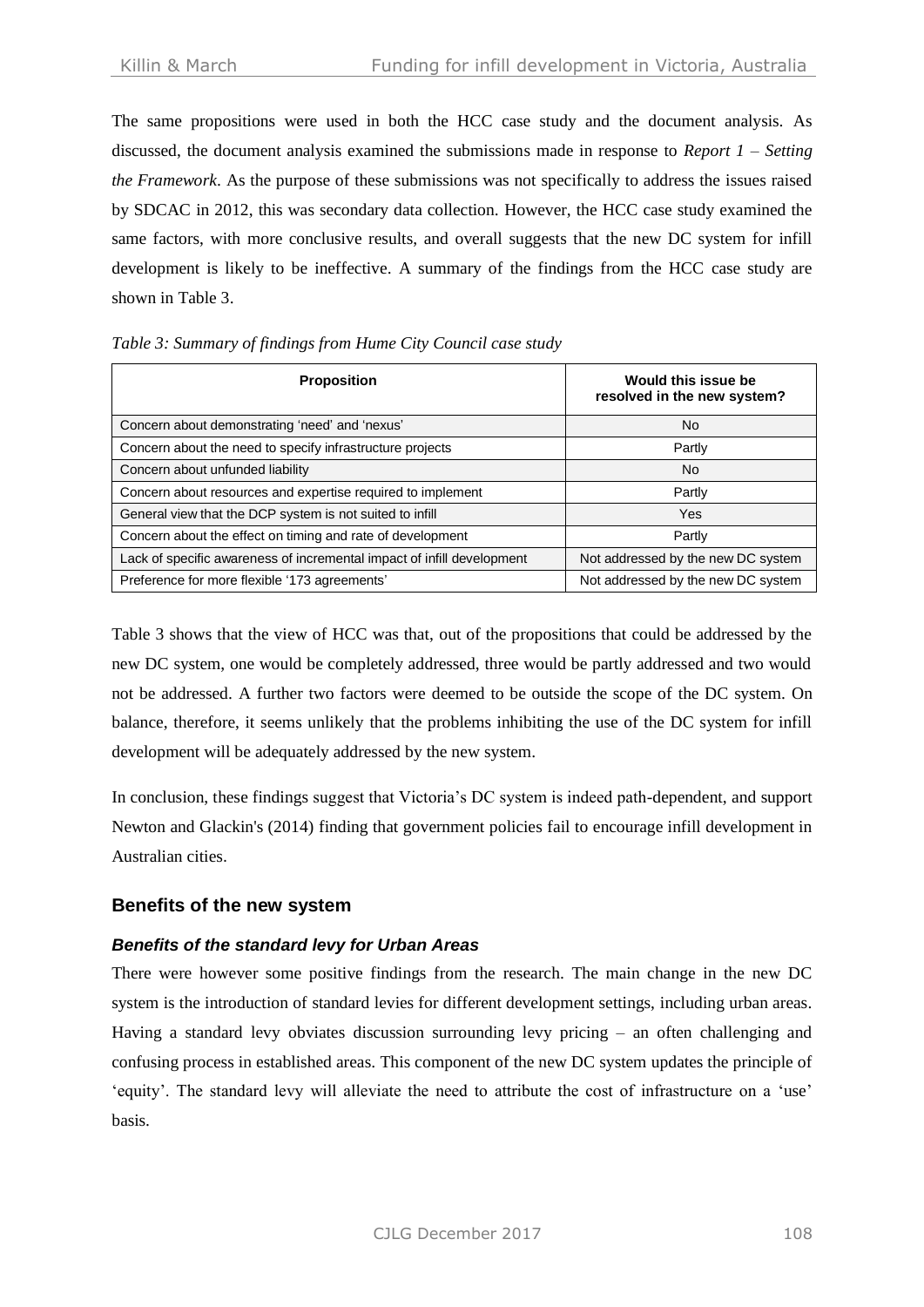The new DC system introduces a standard levy for urban areas, charged at a per-dwelling rate. The findings of this study suggest this is a positive change for infill development, as it makes it easier to address the DC principle of 'equity'. As the CGAP at HCC noted:

*The equity pillar of the DC system has essentially been built into the new system, which makes it a lot more straightforward when considering infill development* (interview, 15 July 2015)*.*

But the other three principles of the DC system will remain difficult to address in infill developments, as they are not significantly changed by the new legislation, as the CGAP at HCC stated:

*The current DC system is very hard to apply to an infill setting. The new system might make it a bit easier, but I'm not sure if easier is better. It could be great in one area but not great in another area* (interview, 15 July 2015).

This study's findings suggest that the majority of established area councils support the introduction of a standard levy for infill development. However, they still have concerns about how the amount of the standard levy will be decided. A limitation of this paper is that, due to time constraints, it did not consider the SDCAC's *Report 3 – Setting the Levies*. Consideration of *Report 3 – Setting the Levies* (SDCAC 2013) could potentially alter the perception this thesis offers on the effectiveness of the standard levy for urban areas. If the levy is set too low, it may not be an attractive option for established area councils. This aspect of the issue merits further investigation.

#### *Benefits of the tailored levy for Strategic Development Sites*

In addition to the standard levy for different development settings, the new system introduces the option to apply for a tailored levy to collect levies above those of the standard levy, if strategically justified. While the tailored levy does not directly contribute to modernising the DC system, it is a positive attribute when considering strategic infill development sites. Accessing such a levy will require master planning of any potential infill development site, and detailed costing of the infrastructure required to underpin the development. It is to be hoped therefore that the introduction of this levy will encourage planning decisions in line with Peter Hall's 'big-picture', forward thinking planning approach mentioned above.

This form of master planning and visioning can be linked to Newman and Thornley's (1996) three functions of urban planning: meeting community and social needs, contributing to economic efficiency, and protecting the environment. Planning a site holistically, to include the required infrastructure and its funding from the outset, contributes to meeting community and social needs as well as economic efficiency. Furthermore, as discussed earlier in this paper, there are many benefits to developing underutilised 'greyfield' sites.

The ACSP at SCSC saw the introduction of a tailored levy for strategic development areas as a positive component of the new DC system. In SCSC's current DCP, the council has already split the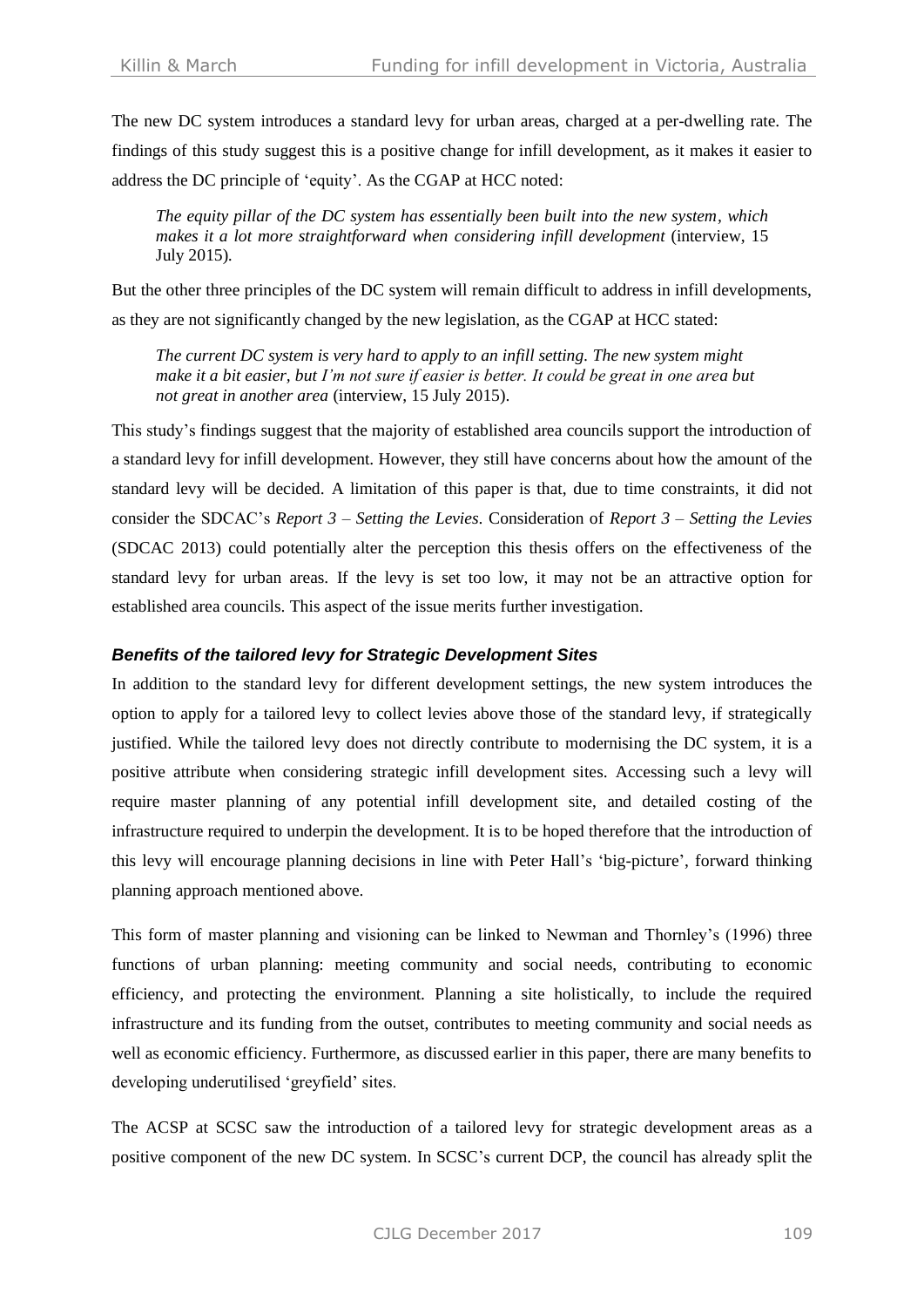site into small 'charging areas', which allows different levies to be clearly apportioned to different areas:

*We used 26 small charging areas, which was a good way to set it out. It made deciding the levies a bit clearer, especially in relation to the nexus principle* (interview, 31 August 2015).

The Acting Manager of Strategic Planning at SCSC further suggested that an advantage of the new system is that it makes the entire process simpler. One aspect of this is the scope to have a tailored levy for smaller development sites, instead of the current 'charging areas' (although these had been successful).

Additionally, the CGAP at HCC stated that the introduction of a tailored levy for strategic development areas could work well for a site with the potential for renewal, citing the example of HCC's Broadmeadows activity centre. This is an important activity centre close to public transport and other services. Its redevelopment is something HCC is considering as a future project. The CGAP stated:

*The 'scatter-gun' approach to collecting DC is difficult: collecting some funds from a three-unit development here and some from another development there – you're only collecting a small amount and it can put a financial burden on councils. Having strategic development areas would work much better for infill, [and] this is something that is in the proposed changes. This could work well for Broadmeadows as a renewal site. The DCP could be applied to that particular site with a tailored levy* (interview, 15 July 2015).

Having a DC system appropriate for infill development is extremely important for the sustainability of the local government sector moving forward. Overall, the introduction of the standard levy for urban areas and the option to tailor a levy to a strategic development area appears to be a step in the right direction for Victoria's DC system. The positive measures discussed above are increasing the likelihood that councils in established areas will use the DC system, which could potentially increase their financial sustainability.

Nevertheless, the proposed DC system remains designed for, and based on, a greenfield development setting, suggesting it is likely to remain difficult to apply it to infill development.

#### *Which activities will still be possible under the new system?*

Surf Coast Shire Council (SCSC) is located approximately 105 km south-west of Melbourne and spans an area of approximately 1,560 km<sup>2</sup>. The population of the municipality in 2016 was 29,839, and is estimated to reach 45,717 by 2036 (idcommunity 2017b). The council received approximately AU\$3.5 million in DC levies for the 2016/2017 financial year from one approved DCP.

SCSC collects DC in both greenfield and infill development settings. The case studies seek to ascertain whether the components of the DC system associated with infill development in SCSC are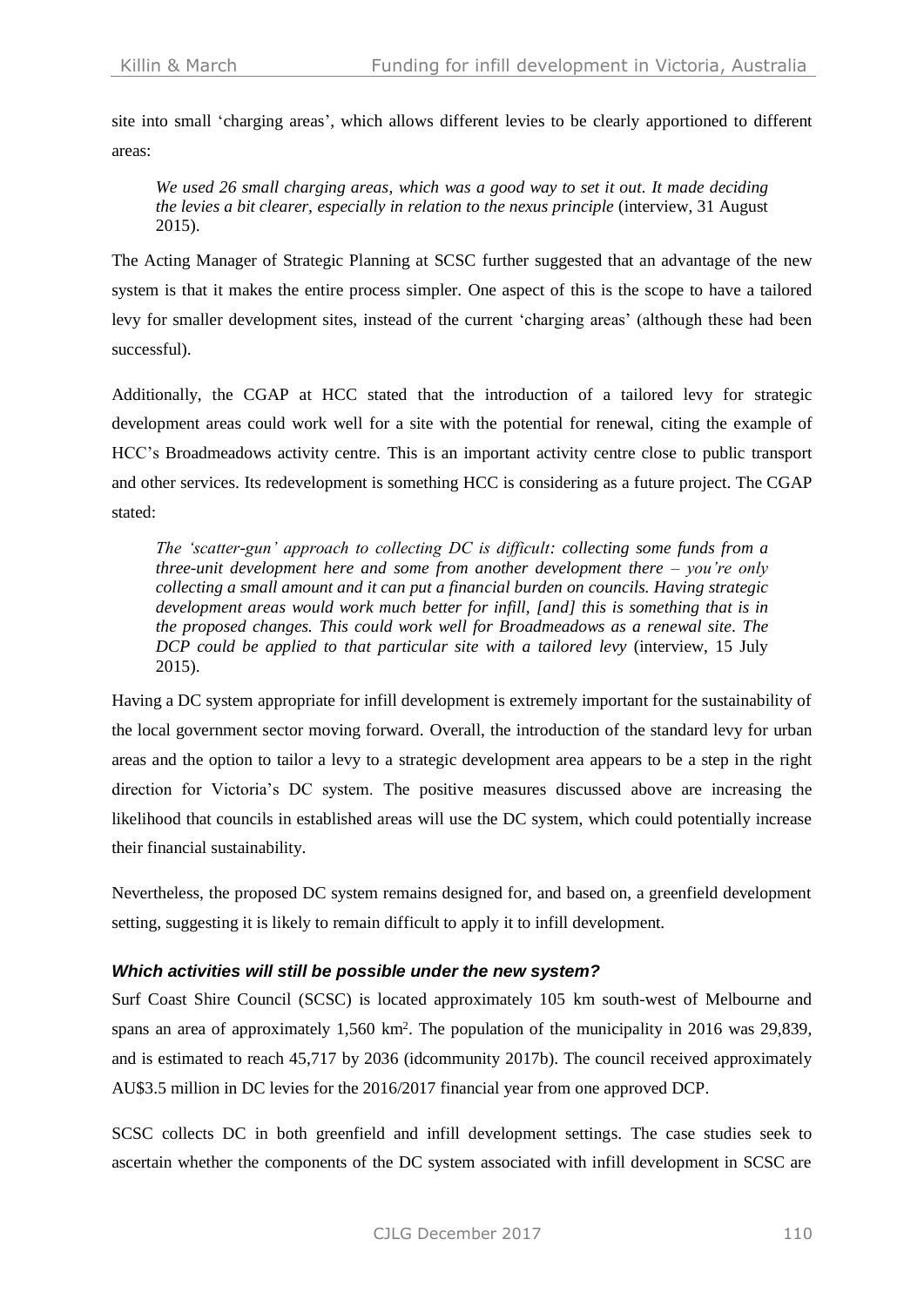present in the new system. The components are sourced from the Torquay Jan Juc DCP [\(SGS](#page-16-3)  [Economics and Planning 2011\)](#page-16-3) and are as follows:

- Ability to fund infill infrastructure roads
- Ability to fund infill infrastructure community and indoor recreation
- Ability to find infill infrastructure outdoor active and passive recreation
- Ability to fund infill infrastructure on and off-road pathways (pedestrian/cycle).

The SCSC case study suggests that using the new DC system for infill development is feasible. In SCSC's current DCP there are 27 infrastructure projects intended to be part-funded by DC. These projects were mapped against the new DC system to test whether they will still be achievable. Table 4 summarises the results.

| <b>Proposition</b>                                                                                 | What can be done in the new system                                                                                                                                                                                                                                                                                                                                                                                                                                                                                                                                                                                                            | What can't be done in the new system                                                                                                                                                       |  |  |
|----------------------------------------------------------------------------------------------------|-----------------------------------------------------------------------------------------------------------------------------------------------------------------------------------------------------------------------------------------------------------------------------------------------------------------------------------------------------------------------------------------------------------------------------------------------------------------------------------------------------------------------------------------------------------------------------------------------------------------------------------------------|--------------------------------------------------------------------------------------------------------------------------------------------------------------------------------------------|--|--|
| Ability to fund infill<br>infrastructure -<br>roads                                                | Upgrade and signalise existing<br>$\bullet$<br>intersection<br>Construct intersection<br>$\bullet$<br>Construct roundabout<br>$\bullet$                                                                                                                                                                                                                                                                                                                                                                                                                                                                                                       | Upgrade existing road<br>$\bullet$                                                                                                                                                         |  |  |
| Ability to fund infill<br>infrastructure -<br>community and<br>indoor recreation                   | Construct early learning centre<br>$\bullet$<br>Construct arts/cultural centre<br>$\bullet$<br>integrated with existing stadium<br>Construct community meeting space<br>$\bullet$                                                                                                                                                                                                                                                                                                                                                                                                                                                             | Purchase land for early learning<br>$\bullet$<br>centre<br>Purchase land for arts/cultural<br>$\bullet$<br>space<br>Construct a stadium<br>$\bullet$<br>Expand public library<br>$\bullet$ |  |  |
| Ability to fund infill<br>infrastructure -<br>outdoor active and<br>passive recreation             | Add playground, parking and<br>$\bullet$<br>landscaping to existing passive open<br>space<br>Construct 2 football ovals, 3 soccer<br>$\bullet$<br>fields and 4 netball courts with<br>associated parking, landscaping and<br>lighting<br>Construct 4 additional tennis courts<br>$\bullet$<br>Upgrade 2 existing tennis courts<br>$\bullet$<br>Upgrade recreation reserves/district<br>$\bullet$<br>park with protection and improvement<br>works<br>Upgrade beach promenade<br>$\bullet$<br>Construct beach access steps and<br>$\bullet$<br>ramps<br>Undertake beach landscape works<br>$\bullet$<br>Construct toilet facility<br>$\bullet$ | Construct sports pavilion<br>$\bullet$<br>Develop recreation reserve<br>$\bullet$                                                                                                          |  |  |
| Ability to find infill<br>$infrastructure - on-$<br>and off-road<br>pathways<br>(pedestrian/cycle) | Construct pedestrian and cycle paths<br>$\bullet$<br>through existing public open space<br>networks<br>Construct regional bike routes along<br>$\bullet$<br>existing roads<br>Construct shared path<br>$\bullet$                                                                                                                                                                                                                                                                                                                                                                                                                              | Construct regional park along<br>$\bullet$<br>existing road                                                                                                                                |  |  |

*Table 4: Summary of findings from the Surf Coast Shire Council case study*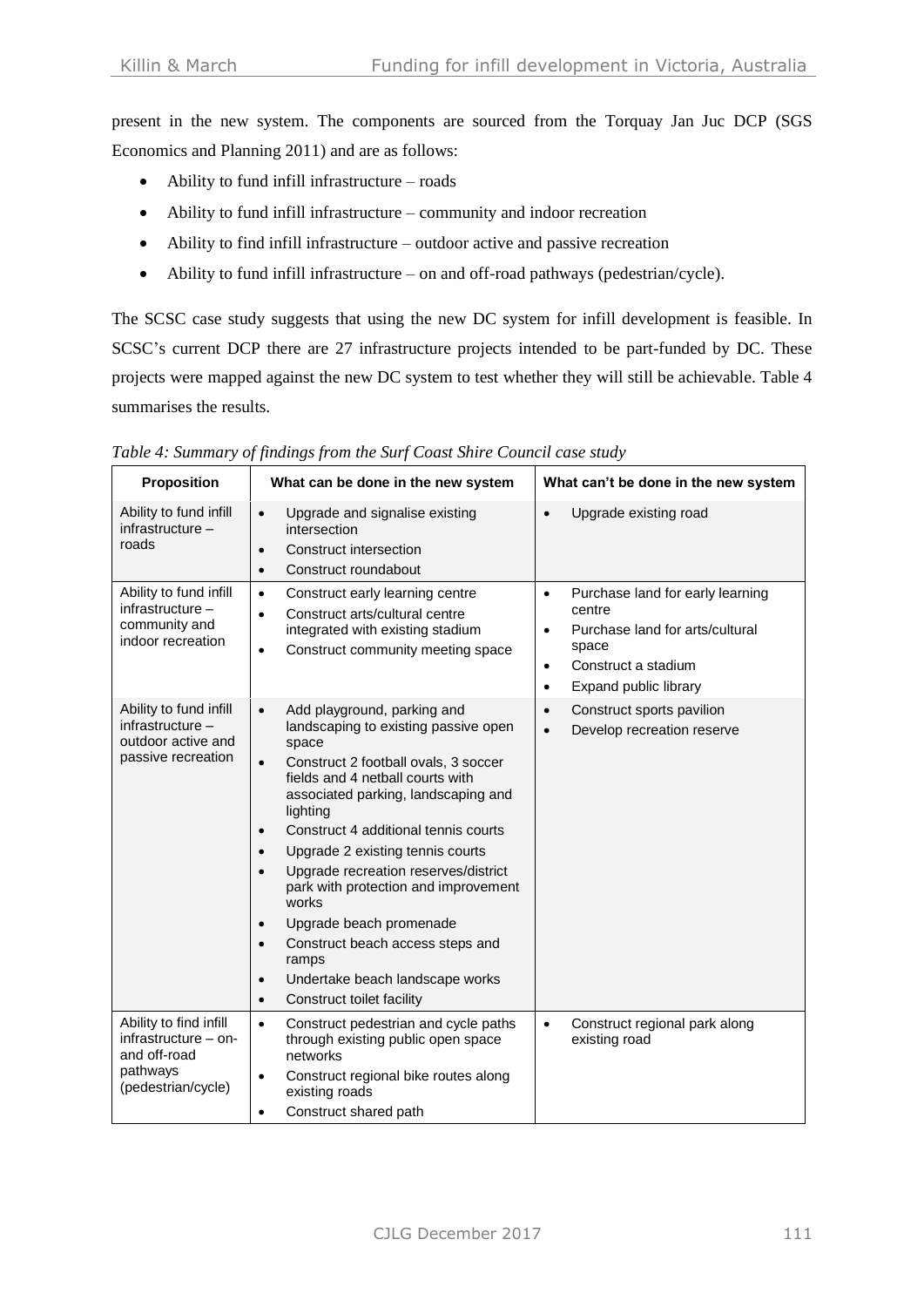Of the 27 infrastructure projects, 18 were 'allowable items' in the new DC system, and nine were not. Therefore 67% of the infrastructure projects specified in SCSC's DCP could be implemented using the new DC system. The reason the nine projects could not be implemented was due to changes in the rules regarding allowable items. The SCSC case study therefore suggests that it is achievable to introduce a DCP in an infill development setting using the new system, and this was also the view of the Acting Manager of Strategic Planning at SCSC, who suggested the new system would make the development process much more straightforward for infill sites:

*It would be much easier, much less complicated. The new system cuts out arguments in relation to the rate we charge, due to the introduction of the standard levy. It would be a case of 'go and argue with the state government, it's not a decision we made'* (interview, 31 August 2015).

## **Conclusion**

This paper has explored the effectiveness of the new DC system for infill development in Melbourne's Growth Areas. The authors suggest that its findings are likely to be applicable to other infill development settings across Melbourne as the new system is designed to be applicable across the state.

The authors find that the introduction of a standard levy for urban areas and the option of applying for a tailored levy for strategic development sites are positive aspects of the new DC system when considering its use for infill development. However, the barriers to using the DC system for infill projects cited by the SDCAC in 2012 appear to remain, suggesting it is still a system primarily suited to greenfield development. This was also the view of ten out of the 17 established area councils examined.

The authors conclude that the new DC system is still ineffective for infill development. The 'Eddie Barron' principles of 'need', 'nexus', 'equity' and 'accountability' which govern DC were developed over 20 years ago, based on a dispute regarding a permit condition on a greenfield development – yet, apart from the 'equity' principle, they have not been re-examined in the new Act to update them and ensure they are suitable for all types of development. This is a clear example of path dependency.

On a positive note, however, the principle of 'equity' has been re-worked, making it easier to address for infill development.

The introduction of a tailored levy for strategic development sites will also make applying the DC system to infill development more straightforward, and should encourage forward thinking and early investment in infrastructure. However, this is only a small step towards addressing Newton's concern that more greyfield development is needed (2010), and further reform may be necessary before Victoria's infill sites can fulfil their true potential.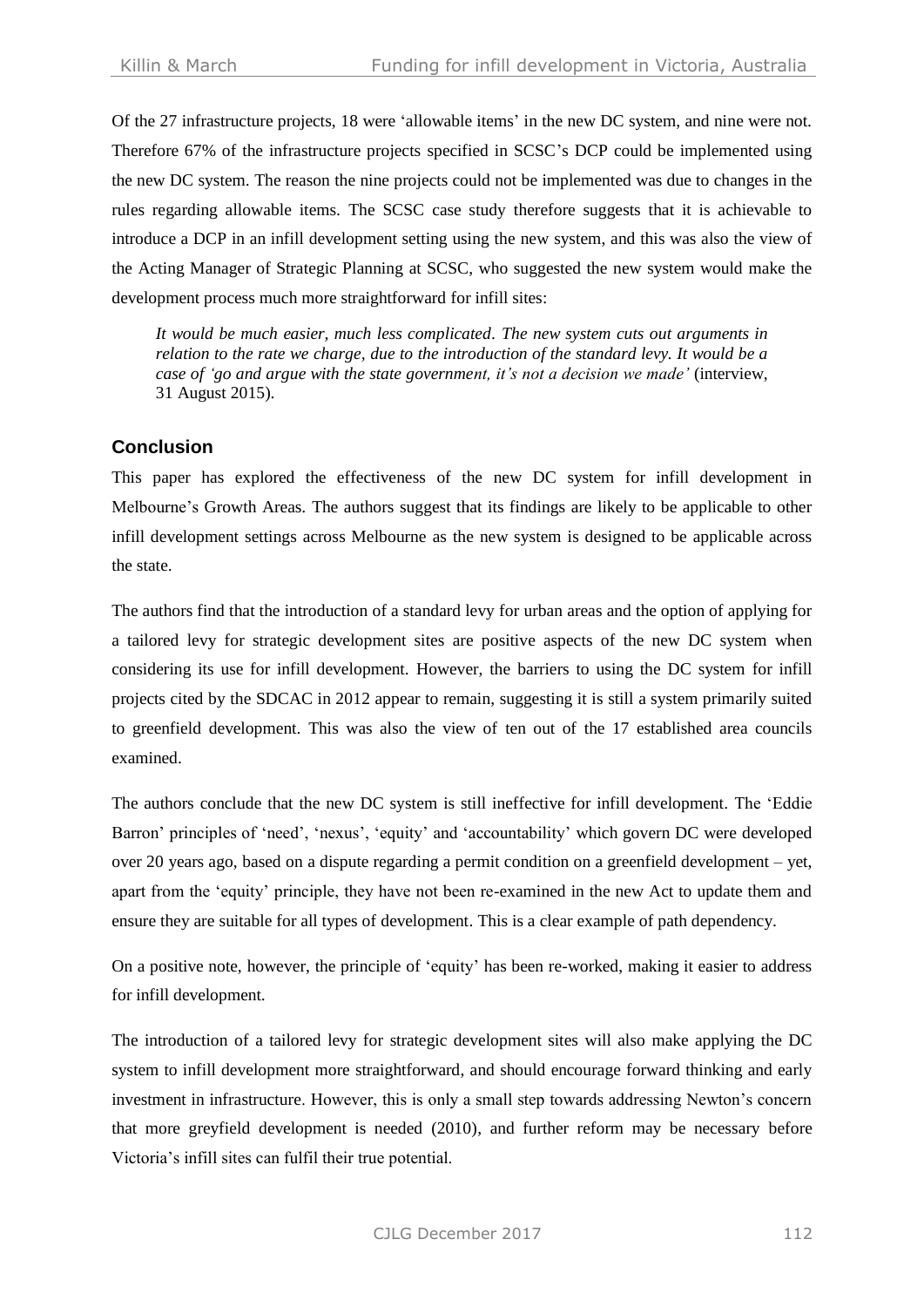## **Declaration of conflicting interest**

The authors declared no potential conflicts of interest with respect to the research, authorship, and/or publication of this article.

# **Funding**

The authors received no financial support for the research, authorship, and/or publication of this article.

## **References**

- <span id="page-15-3"></span>Beresford-Wylie, A., Watts, G. and Thurairaja, V. (2006) Financing local government infrastructure: The Australian experience. *Sustaining Regions,* 5 (2), 5–15.
- Bergek, A. and Onufrey, K. (2013) Is one path enough? Multiple paths and path interaction as an extension of path dependency theory. *Industrial and Corporate Change,* 23 (5), 1261–1297. <https://doi.org/10.1093/icc/dtt040>
- Brueckner, J.K. and Largey, A.G. (2008) Social interaction and urban sprawl. *Journal of Urban Economics,* 64 (1)**,** 18–34. <https://doi.org/10.1016/j.jue.2007.08.002>
- <span id="page-15-6"></span>Byrnes, J., Dollery, B., Crase, L. and Simmons, P. (2008) Resolving the infrastructure funding crisis in Australian local government: A bond market issue approach based on local council income. *Australasian Journal of Regional Studies,* 14 (2), 115–131.
- <span id="page-15-0"></span>Cox, G. (1991) *Financing of urban public infrastructure from developer contributions: A review of New South Wales and United States practice*. Sydney: Planning Research Centre, University of Sydney.
- Department of Environment, Land, Water and Planning. (2017) *Plan Melbourne (2017–2050*). Victoria, Australia: Victorian Government.
- Department of Planning and Community Development. (2012) *A new Victorian local development contribution system*. Victoria, Australia: Victorian Government.
- Department of Transport Planning and Local Infrastructure. (2007) *Development contributions guidelines.* Victoria, Australia: Victorian Government.
- <span id="page-15-4"></span>Dollery, B. and Crase, L. (2006) *Australian local government economics*. Sydney: UNSW Press. [https://doi.org/10.1111/j.1467-8500.2007.00550\\_9.x](https://doi.org/10.1111/j.1467-8500.2007.00550_9.x)
- <span id="page-15-2"></span>Dollery, B., Kortt, M.A. and Grant, B. (2013) *Funding the future: Financial sustainability and infrastructure finance in Australian local government*. Annandale, NS: Federation Press.
- <span id="page-15-5"></span>Dollery, B. and Mounter, S. (2010) Local infrastructure investment, maintenance and renewal: A comparative analysis of contemporary Australian and New Zealand local government. *Australasian Journal of Regional Studies,* 16 (2), 217–232.
- Drew, J. and Ryan, R. (2016) *Improving the financial sustainability of local governments.* Sydney, Australia: The University of Technology Sydney McKell Institute.
- <span id="page-15-1"></span>Gibbins, R. (1990) Developer contributions and infrastructure funding. *Urban Policy & Research,* 8 (4), 197– 202. <https://doi.org/10.1080/08111149008551447>
- Guettabi, M. and Munasib, A. (2014) Urban sprawl, obesogenic environment, and child weight. *Journal of Regional Science,* 54 (3), 378–401. <https://doi.org/10.1111/jors.12123>
- Hall, P.G. (2002) *Cities of tomorrow: An intellectual history of urban planning and design in the twentieth century*. Malden, MA: Blackwell Publishers. 3rd ed. [https://doi.org/10.1016/0264-2751\(90\)90075-i](https://doi.org/10.1016/0264-2751(90)90075-i)
- idcommunity. (2017a) *Hume City Council population forecast*. Available at : http://forecast.id.com.au/hume/home [Accessed 25 May 2018].
- idcommunity. (2017b) *Surf Coast Shire community profile*. Available at: http://profile.id.com.au/surfcoast/home [Accessed 25 May 2018].